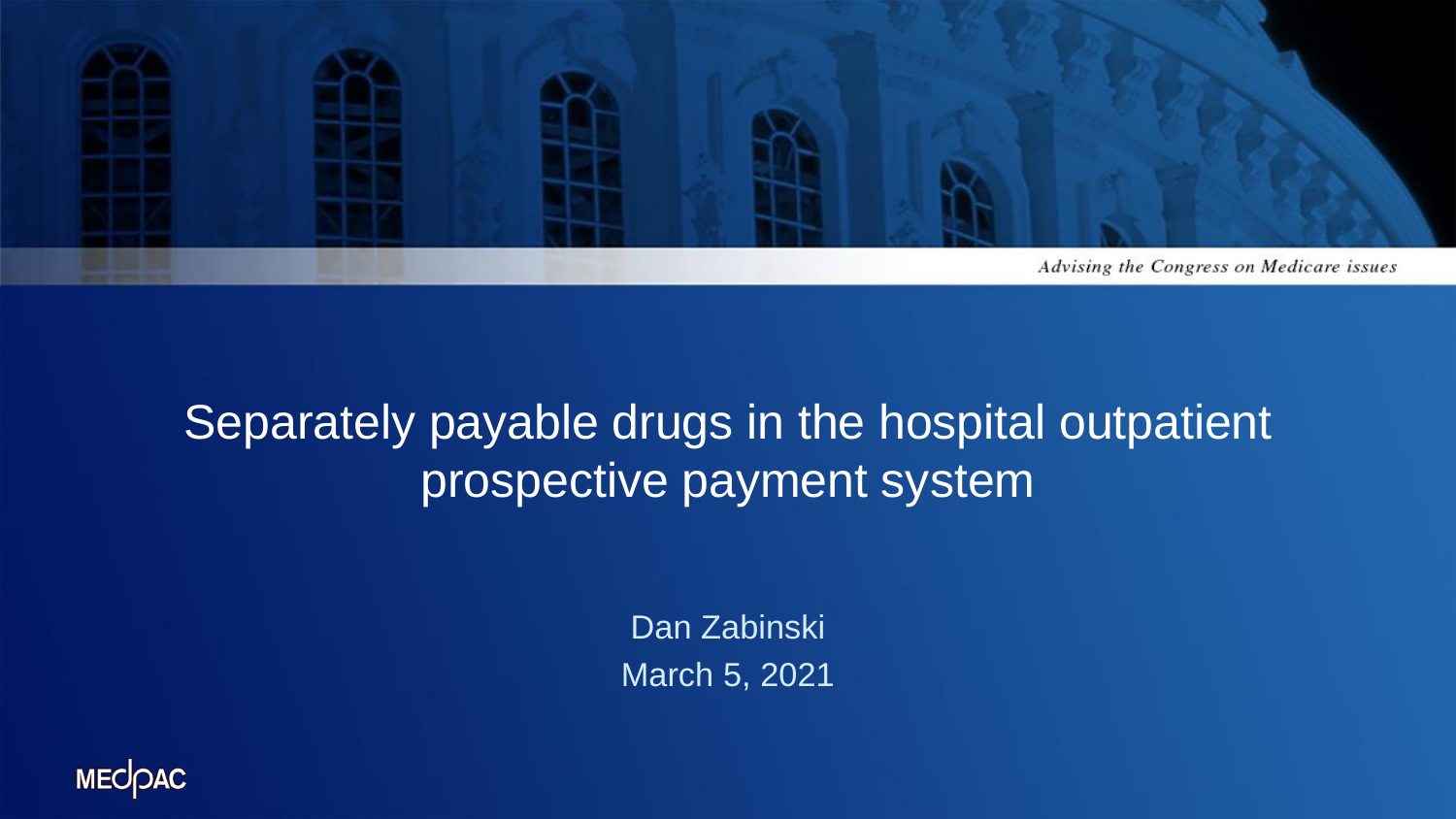### Overview of presentation

- Unit of payment in the outpatient prospective payment system (OPPS)
- **How drugs are paid in the OPPS**
- Current OPPS policies for separately payable drugs, including concerns about those policies
- **Improving Medicare payment for separately payable drugs**

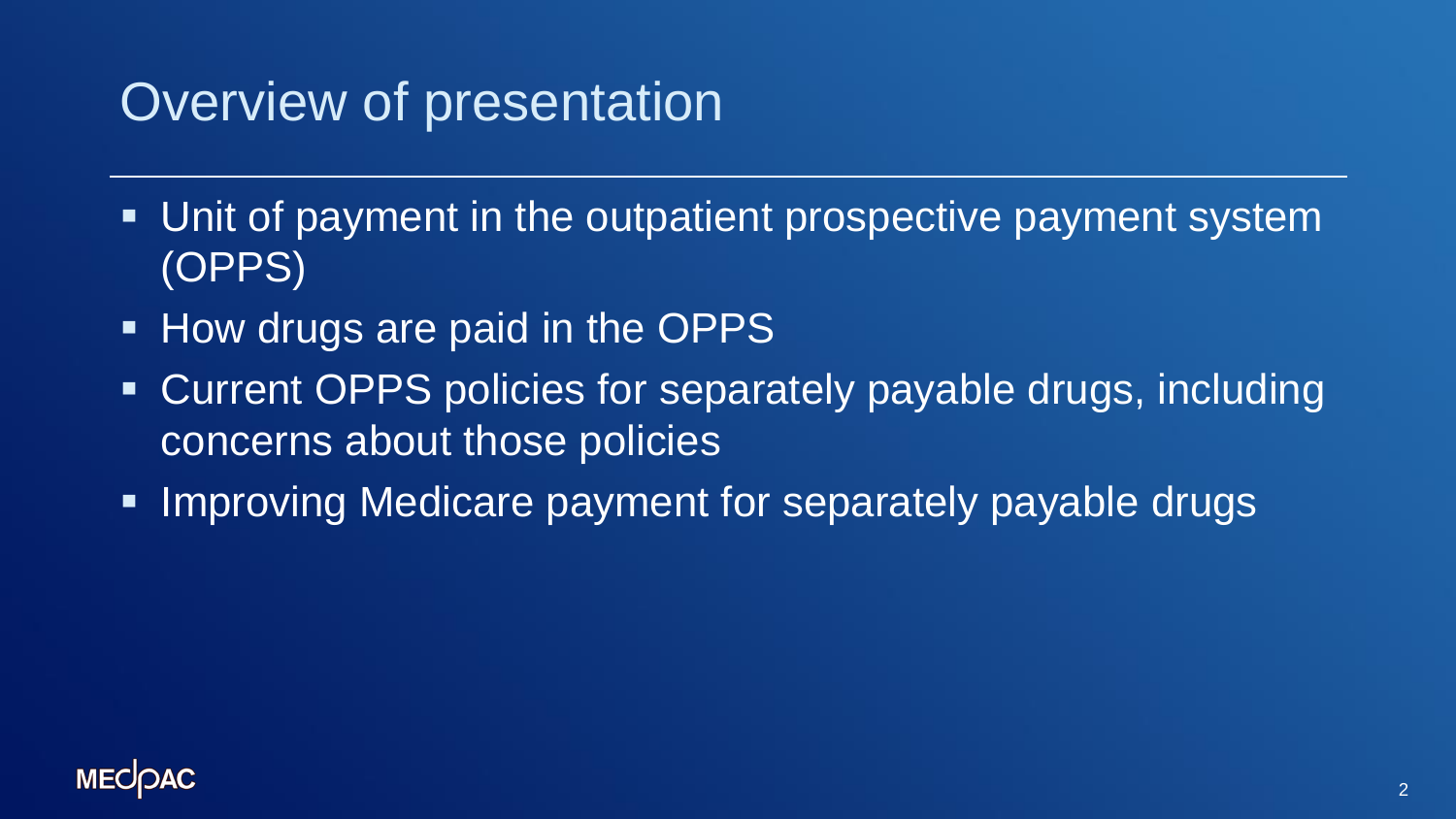### Unit of payment in the OPPS

- Most payments are for primary services (reason for a visit)
- **Payment bundle: Package cost of most ancillary items with** payment of primary service
	- **Example: ED visit (primary service), x-ray (packaged ancillary with** ED visit)
	- **.** Important: Cost of packaged item is reflected in payment for related primary service
- **EXECTE:** Benefit of packaging ancillaries: Incentive for providers to seek lowest cost, most efficient way to furnish primary service

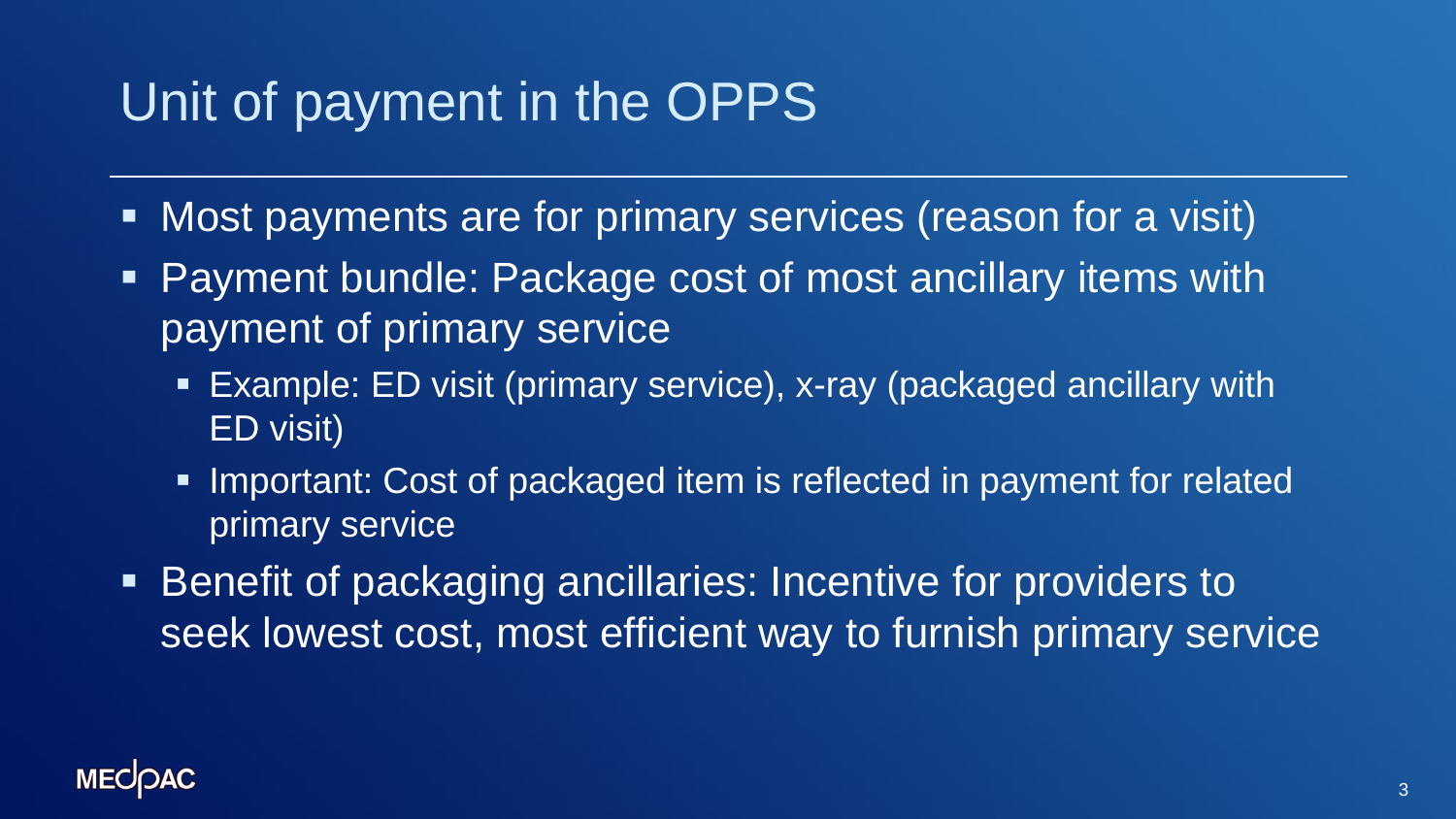# OPPS includes both packaged and separately payable drugs

- Many drugs are ancillary supplies to primary services; some are reason for a visit
- **. Under OPPS, many drugs are packaged; some are paid** separately
- **EXPEDING ON SEPARATELY payable drugs rose from \$5.1 billion** in 2011 to \$14.8 billion in 2019
- **. Two policies for separately payable drugs** 
	- Pass-through policy, created by the Congress
	- **Policy for separately payable non-pass-through (SPNPT) drugs,** largely created through regulation

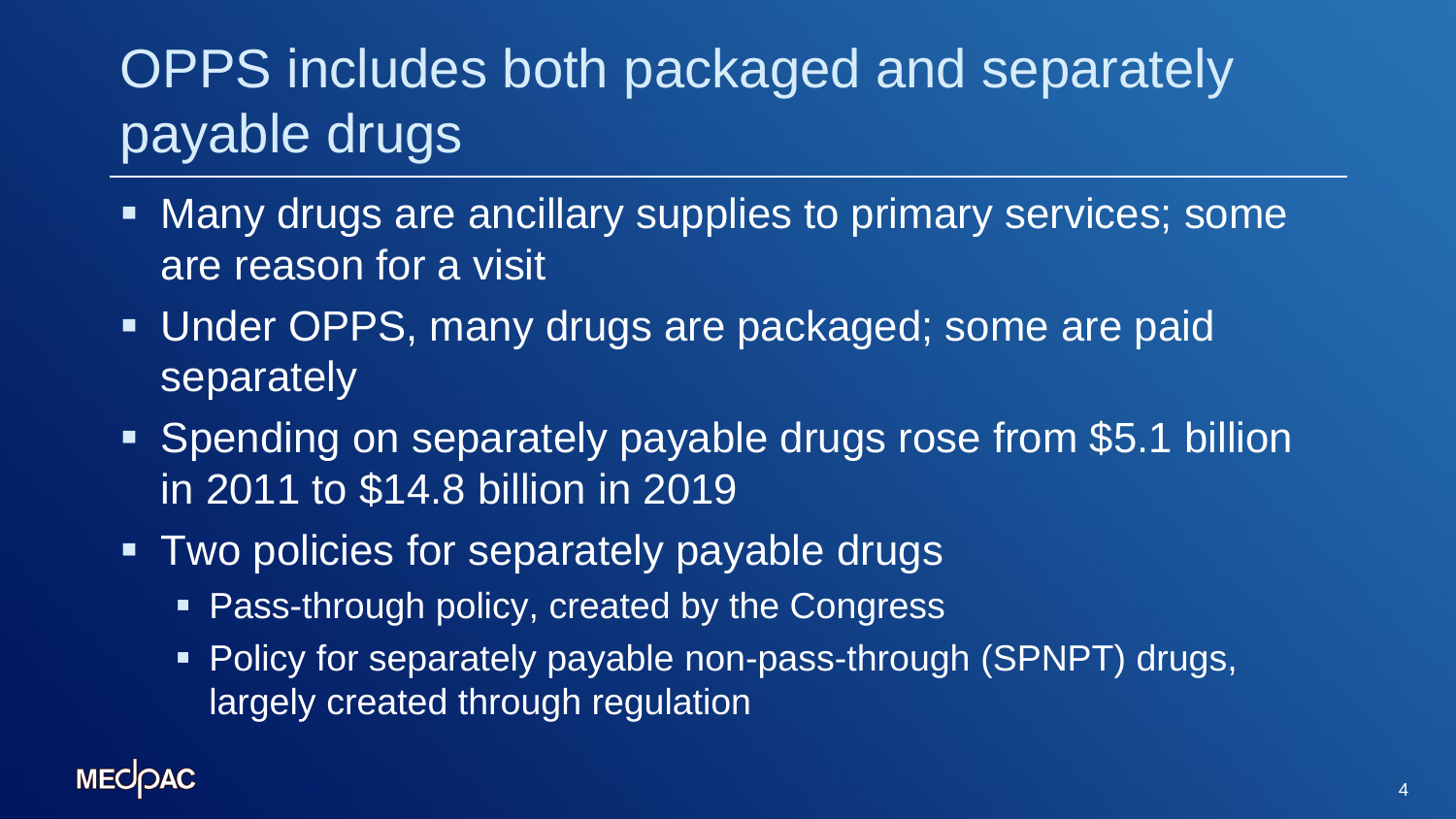## Background on policies for pass-through and SPNPT drugs

### ■ Pass-through policy:

- New drugs, concern that cost and use data not available to include in payment rates for related services
- **EXTERNIFY Mitigates providers' financial risk from using costly new drugs**
- **.** Includes both drugs that are supplies and drugs that are the reason for a visit
- **Those that are supplies are packaged when pass-through status ends**

### ■ SPNPT policy:

**MECOAC** 

- **Established drugs**
- **Provides separate payment for relatively costly drugs**
- **. Implicitly includes only drugs that are reason for a visit**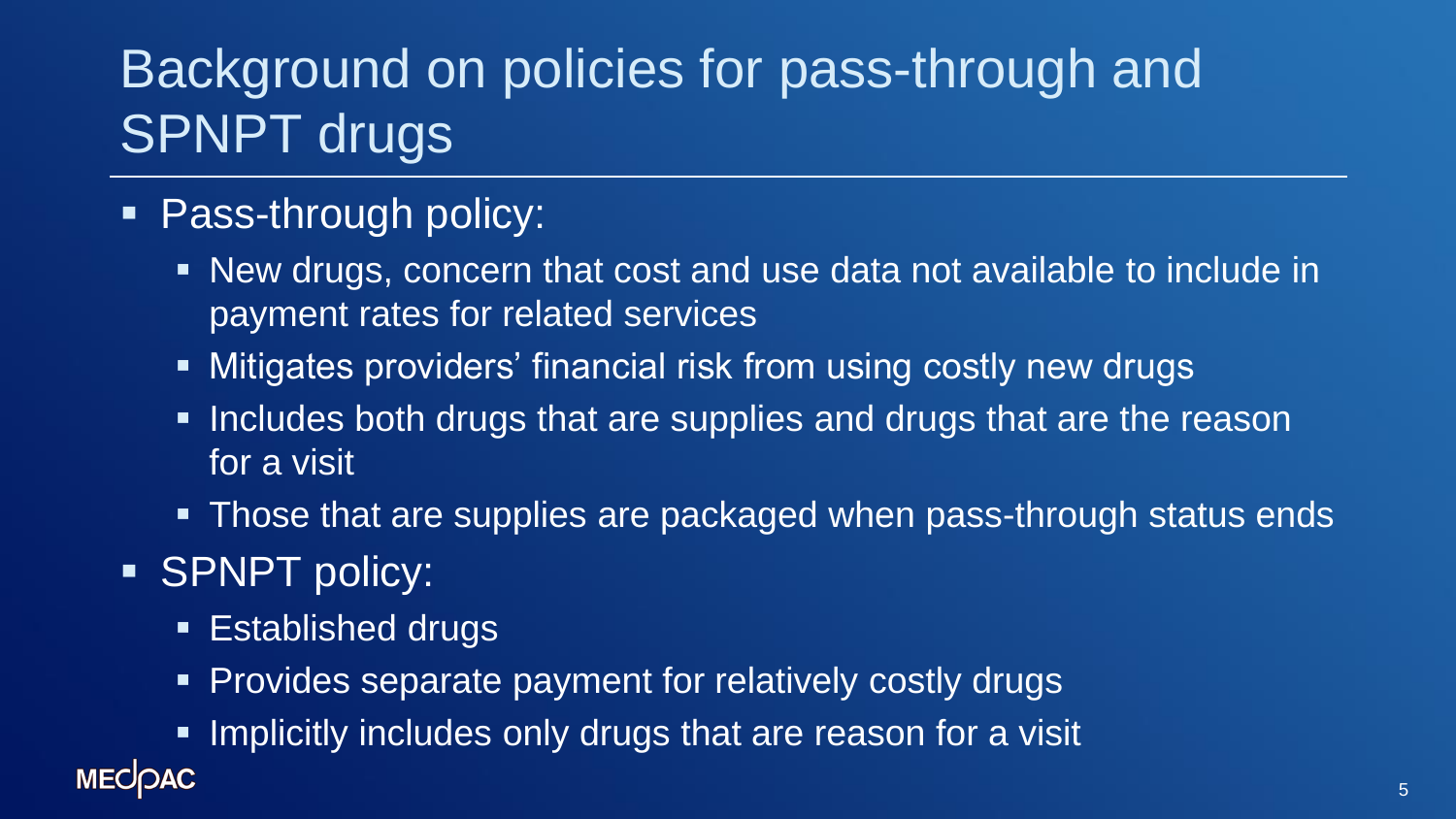## Criteria in the two OPPS policies for separately payable drugs

#### Pass-through drugs

#### SPNPT drugs

- New to market
- Cost must exceed three thresholds related to service payment rate
- Have this status 2 to 3 years
- Not pass-through (established drugs)
- Cost/day threshold (greater than \$130 in 2021)
- Excludes drugs that are supplies
- No specified time limit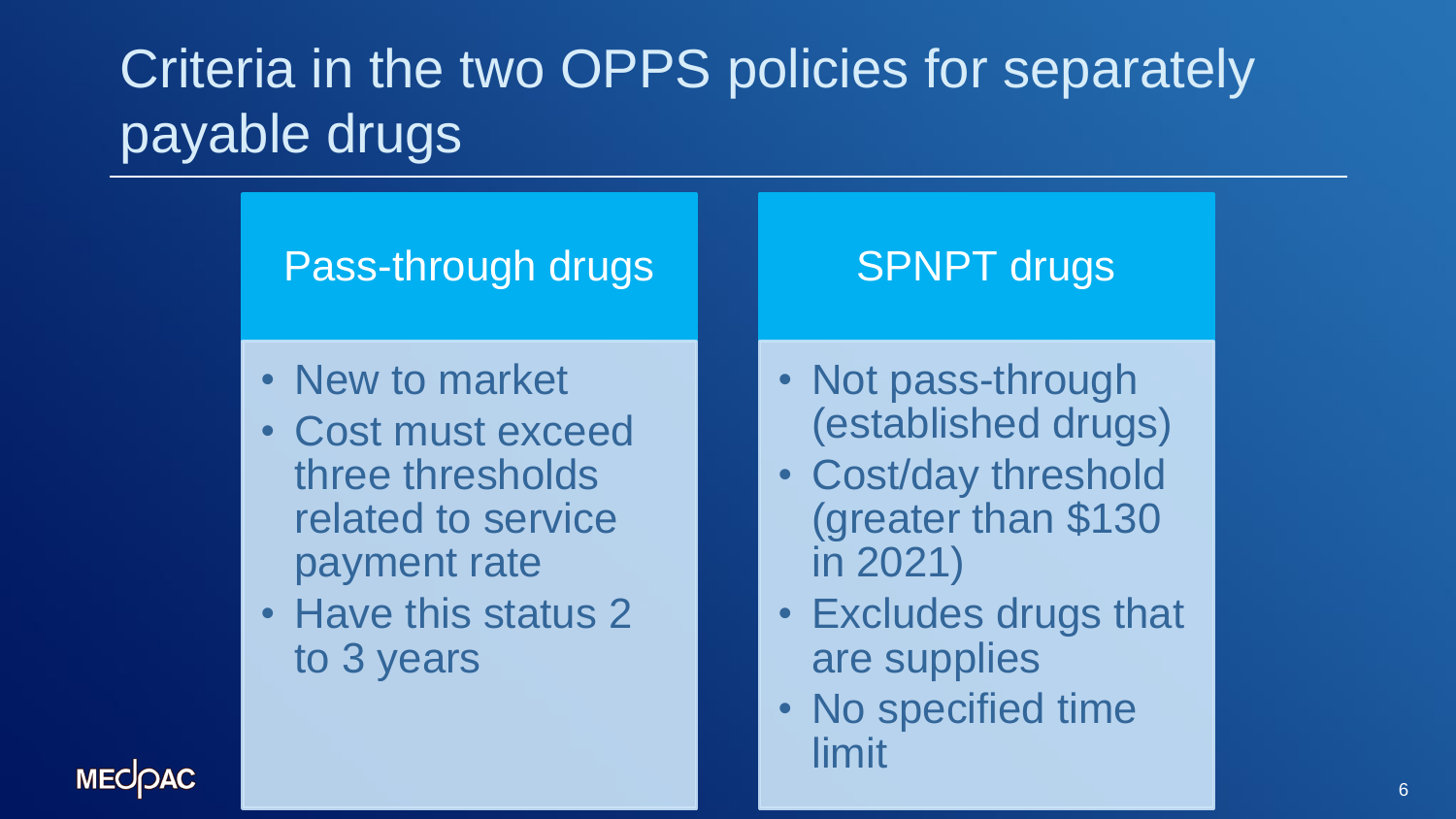## Concern: Pass-through and SPNPT policies both include drugs that are the reason for a visit

- Makes administration of OPPS system of drug payment unnecessarily complex
- For 340B providers, financial advantage for using some passthrough drugs rather than similar SPNPT drugs
	- **EXEC**: Pay all pass-through drugs at ASP  $+ 6\%$
	- Regulation: Pay SPNPT drugs at ASP 22.5% if obtained through 340B; at ASP + 6% if obtained outside 340B

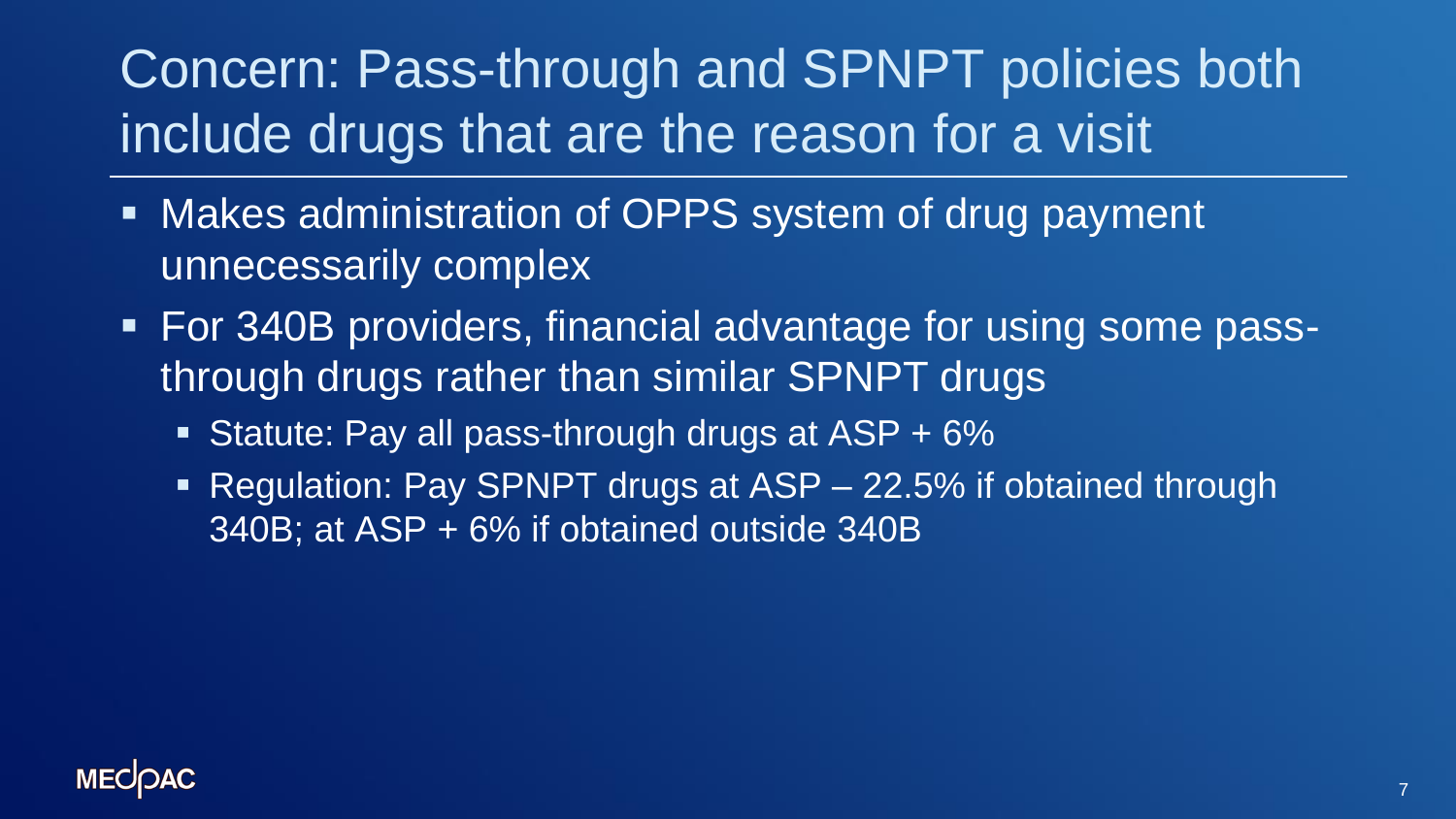### Concern: Pass-through policy does not require clinical superiority

- **The pass-through policy:** 
	- It is not restricted to drugs that are supplies to a service
	- It does not have a clinical superiority requirement
- Without clinical superiority requirement, Medicare can make additional payments for a new and potentially much higher cost drug that is no more effective than similar competing drug already on the market

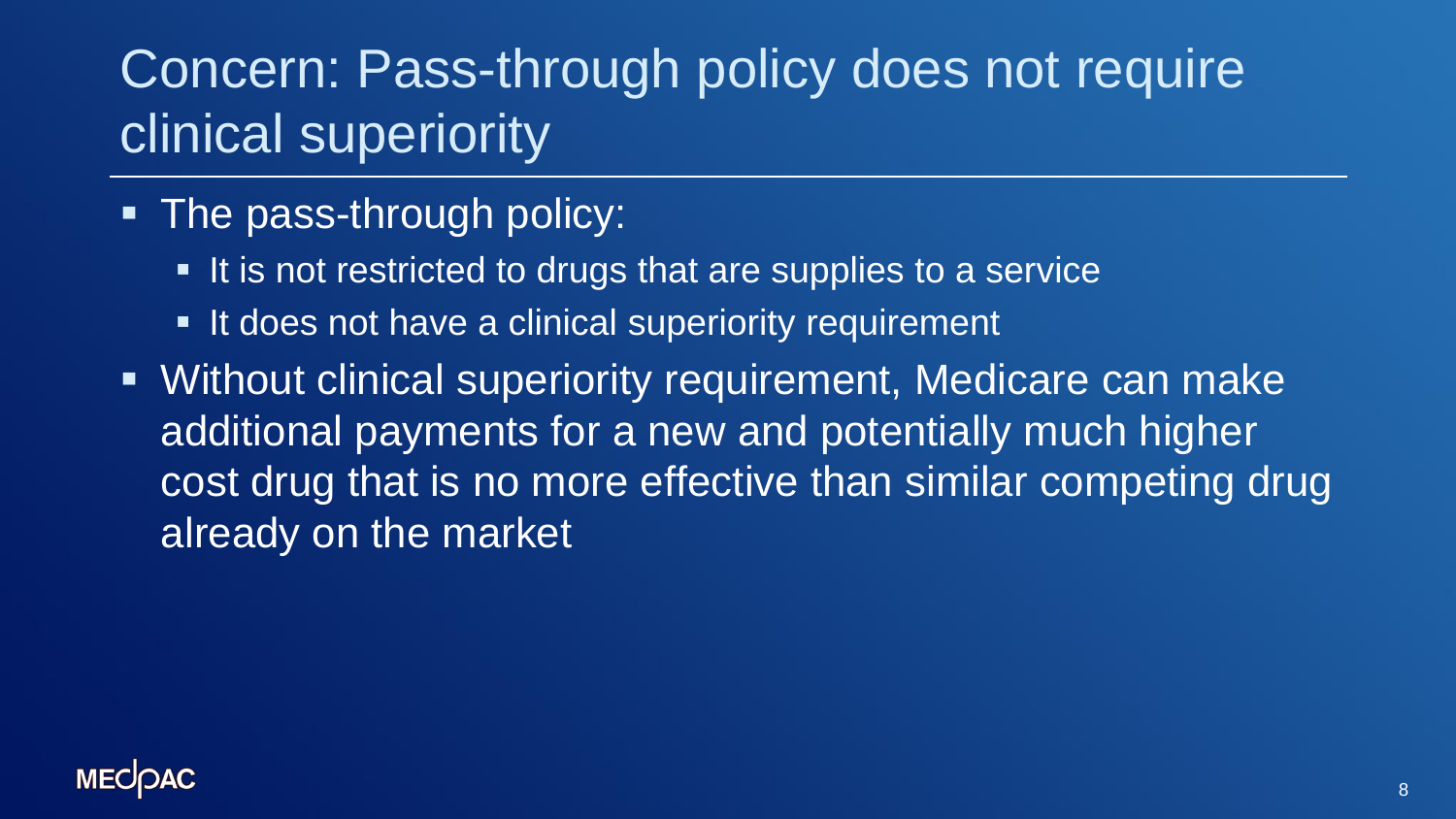### Improving Medicare payment for drugs that are supplies to a service

- Restrict the pass-through policy to drugs that are supplies to a service (exclude drugs that are reason for a visit)
	- Would level the payment rates among drugs that are the reason for a visit
- Add clinical superiority requirement to the current criteria for pass-through eligibility
	- Would raise the bar for drugs to qualify beyond simply being costly
	- **E** Manufacturers would have incentive to devote resources to develop drugs that offer better clinical performance
	- Could use the criteria for drugs to show clinical superiority in the NTAP Program under the IPPS

Note: NTAP (new technology add-on payment); IPPS (inpatient prospective payment system).**MECOAC**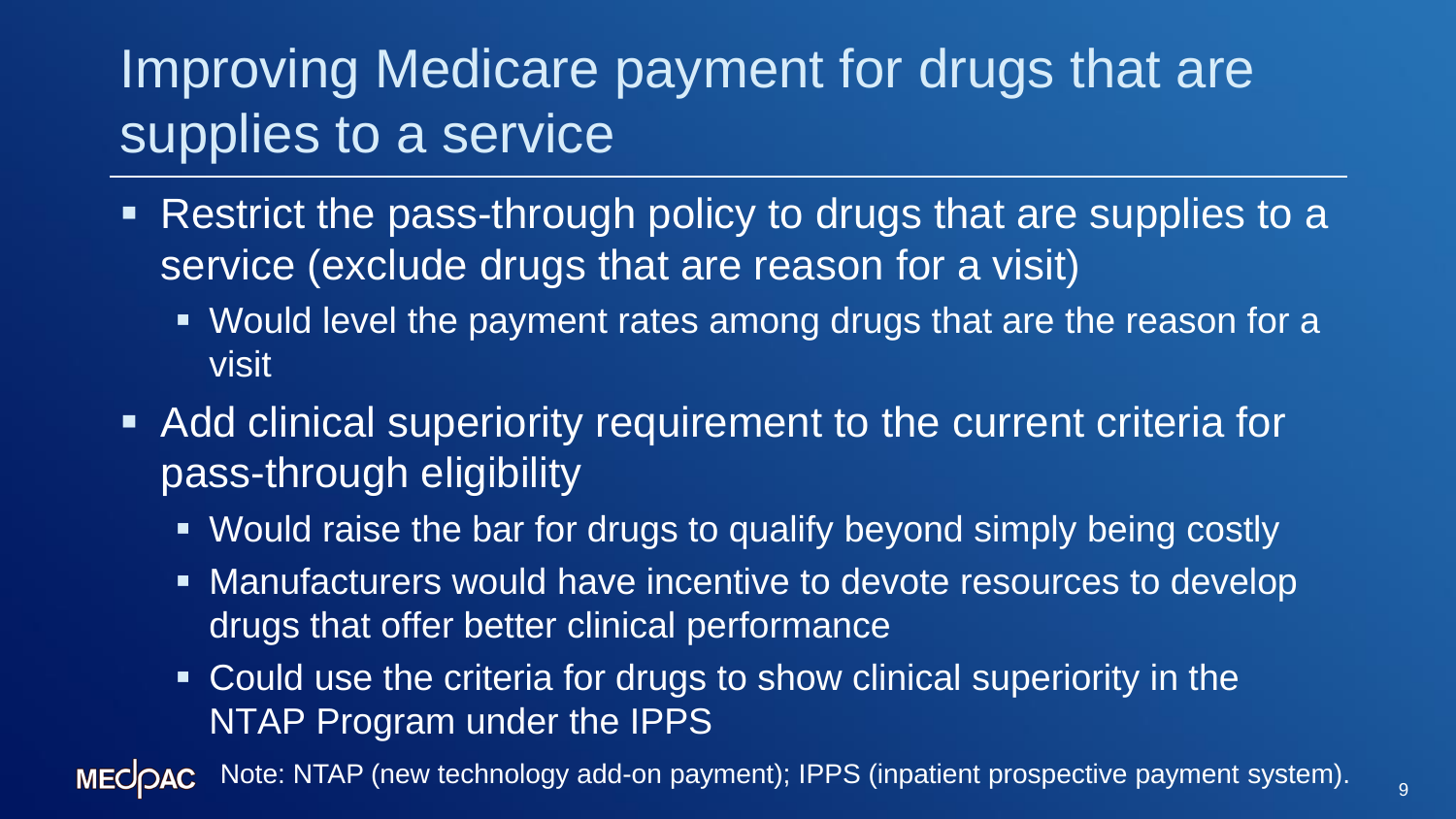## Improving Medicare payment for drugs that are the reason for a visit

- Expand policy for SPNPT drugs to include new drugs that are the reason for a visit, these drugs are currently paid separately under pass-through policy
- SPNPT policy with this features would mitigate the financial benefit from using some pass-through drugs rather than similar SPNPT drugs
- **Under SPNPT policy:** 
	- Continue to require cost per day to exceed a threshold (not clear if \$130 is the right threshold)
	- **EXECONTINUE TO EXCLUDE drugs that are supplies to a service**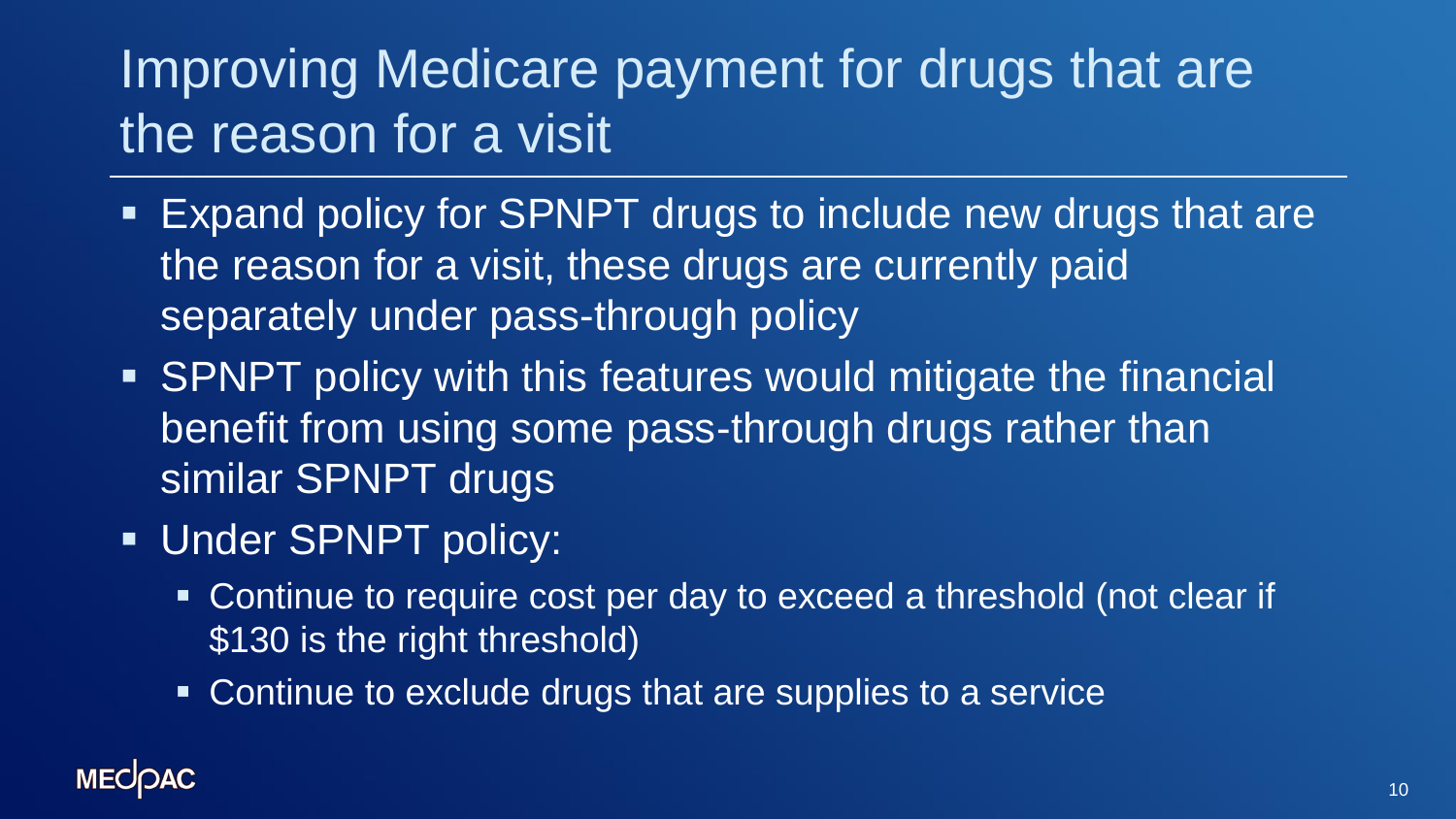### Criteria in policies for separately payable drugs with proposed modifications

- **Pass-through drugs** 
	- **New drugs that are supplies (excludes drugs that are the reason for a visit)**
	- **Must show clinical superiority**
	- Cost must exceed 3 thresholds related to service payment rate
- Have this status 2-3 years **MECOAC**
- SPNPT drugs
	- **Applies only to drugs that are the reason for a visit**
	- **Both new and established drugs**
	- Must exceed cost per day threshold
	- **EXP** No specified time limit